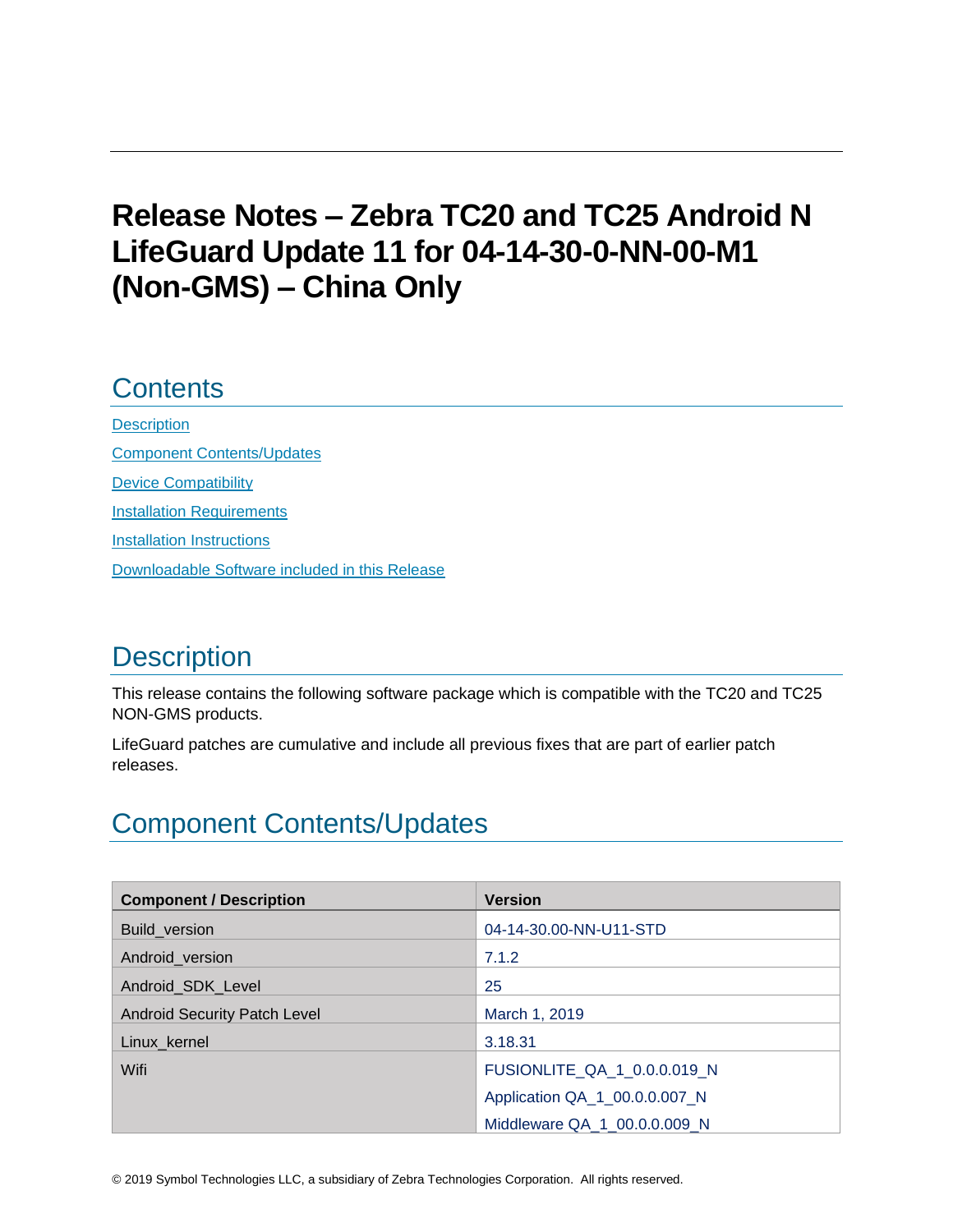|                                  | Radio QA_1_00.0.0.017_N                                                        |  |
|----------------------------------|--------------------------------------------------------------------------------|--|
| Platform                         | Qualcomm MSM8937                                                               |  |
| Scanning_Framework               | 19.50.37.0                                                                     |  |
| <b>DWDemo</b>                    | 2.0.13                                                                         |  |
| <b>OSX</b>                       | QCT.71.7.8.UL                                                                  |  |
| <b>MXMF</b>                      | 8.2.2.0                                                                        |  |
| Touch                            | Focaltech V1.1 20161103 (fw:0x24)                                              |  |
| <b>Bluetooth Stack</b>           | CNSS-PR-4-0-552-166444-1/01050102                                              |  |
| Flash_Size                       | 16G /32G                                                                       |  |
| RAM_Size                         | 2G                                                                             |  |
| <b>GPS</b>                       | MPSS.JO.3.0-00295-8937_GENNS_PACK-1                                            |  |
| <b>MMS</b>                       | 7.1.2                                                                          |  |
| RIL_Version                      | 1.0                                                                            |  |
| BT_Pairing_Utility               | 3.8                                                                            |  |
| Datawedge                        | 7.0.4                                                                          |  |
| Camera                           | LA.UM.5.6.r1-04600-89xx.0-1                                                    |  |
| <b>PTT</b>                       | 3.1.35                                                                         |  |
| RxLogger                         | 5.4.10.0                                                                       |  |
| StageNow                         | 3.1.1.1019                                                                     |  |
| Data_Analytics                   | 3.3.0.1113                                                                     |  |
| <b>EMDK</b>                      | 7.0.0.2000                                                                     |  |
| <b>IMEI SV Number</b>            | 06                                                                             |  |
| <b>OEM Config</b>                | 8.1.0.9                                                                        |  |
| <b>File Browser</b>              | 1.19.1.5                                                                       |  |
| <b>DDT</b>                       | V1.16.0.1                                                                      |  |
| Zebra Software Licensing Manager | 3.1.1                                                                          |  |
| <b>Audio SW Version</b>          | 0.11.0.0                                                                       |  |
| <b>Acoustic Profiles</b>         | General: CN2.4                                                                 |  |
|                                  | Cellular: CN2.6                                                                |  |
| Fingerprint                      | Zebra/TC25/TC25FM:7.1.2/04-14-30.00-NN-U11-<br>STD/190220:user/release-keys,   |  |
|                                  | Zebra/TC20/ TC20RT:7.1.2/04-14-30.00-NN-U11-<br>STD/190220:user/release-keys,  |  |
|                                  | Zebra/ TC20/ TC20RD:7.1.2/04-14-30.00-NN-<br>U11-STD/190220:user/release-keys, |  |
|                                  | Zebra/ TC20/ TC20KB:7.1.2/04-14-30.00-NN-<br>U11-STD/190220:user/release-keys  |  |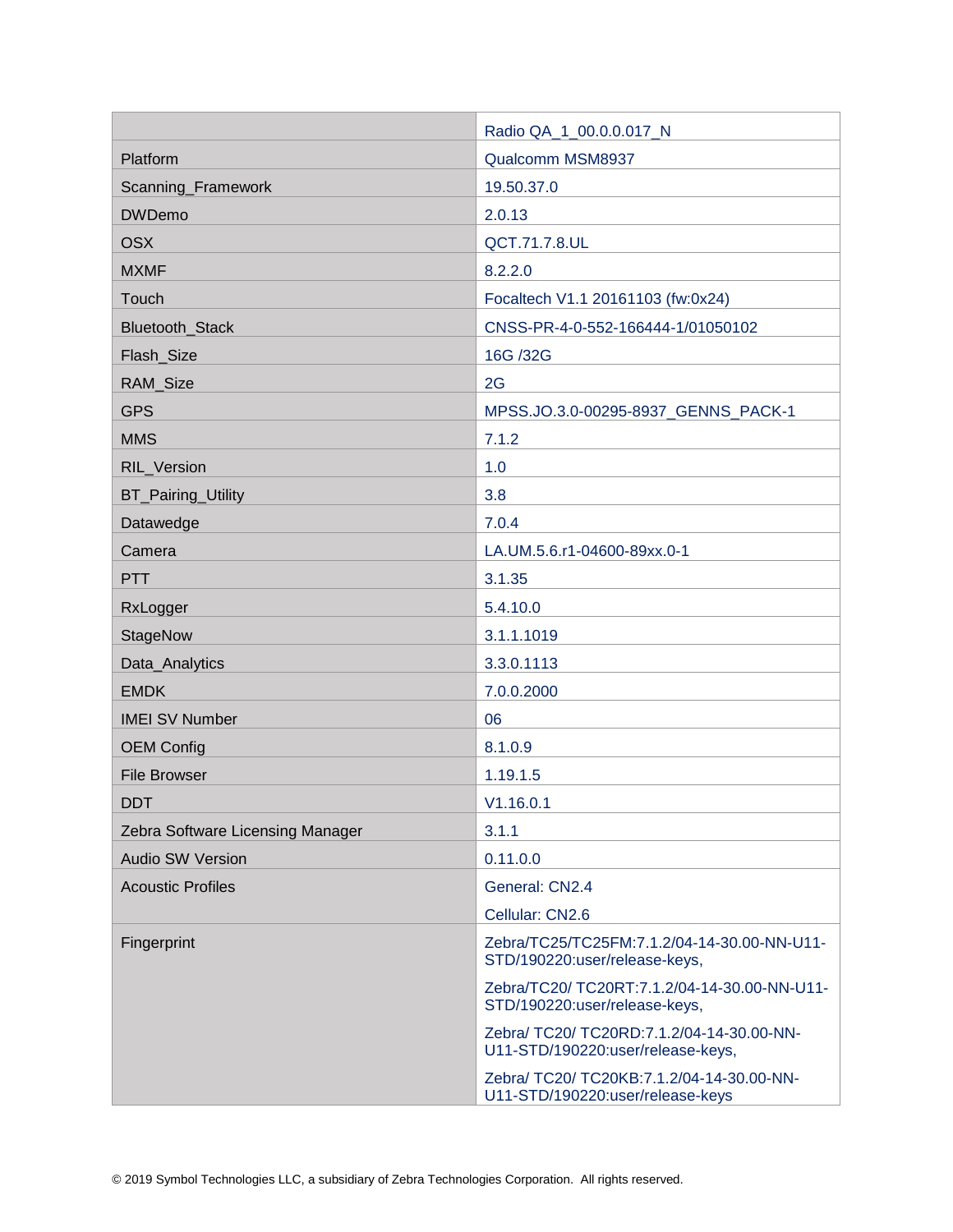#### **1. CFE v11 Updates:**

- ❖ CFE-TC2X-N-XX-041430-N-00-11.zip (Non-GMS)
	- 1. **Android Security Patch Level**: March 01, 2019

Use the below link to see the Android Security bulletin for more information:<https://source.android.com/security/bulletin/>

2. SPR36233 - Resolved an issue wherein scanner would stop working randomly.

#### **2. CFE v10 Updates:**

- ❖ CFE-TC2X-N-XX-041430-N-00-10.zip (Non-GMS)
	- 3. **Android Security Patch Level**: February 01, 2019

Use the below link to see the Android Security bulletin for more information:<https://source.android.com/security/bulletin/>

**4.** SPR36220 - Resolved an issue where Google Play Services disabled after bypassed GMS Setup Wizard.

#### **3. CFE v9 Updates:**

- ❖ CFE-TC2X-N-XX-041430-N-00-09.zip (Non-GMS)
	- 1. **Android Security Patch Level**: January 01, 2019

Use the below link to see the Android Security bulletin for more information:<https://source.android.com/security/bulletin/>

- 2. SPR36021 Resolved an issue wherein voice call quality was getting degraded when phone is slightly moved away from the mouth area.
- 3. SPR35855/35695 Resolved an issue wherein datawedge is slow in scanning output data.
- 4. Updated below mentioned components:
	- o Scanner Framework: Version 19.50.37.0
		- a. SPR35288 Fixed an issue wherein initialization of scanner was taking ~1sec.
		- b. SPR35054 Added support for reduced quite zone barcode decoding.
	- o WLAN/BT Firmware: Version CNSS-PR-4-0-552-166444-1/01050102
		- a. CVE-2018-5383 was corrected preventing unauthenticated BT pairing.
		- b. WiFi: FUSIONLITE\_QA\_1\_0.0.0.019\_N
		- c. SPR35609 Resolved an issue where WLAN operation is affected when BT was in use.

#### **4. CFE v8 Updates:**

- ❖ CFE-TC2X-N-XX-041430-N-00-08.zip (Non-GMS)
	- 1. **Android Security Patch Level**: December 01, 2018

Use the below link to see the Android Security bulletin for more information:<https://source.android.com/security/bulletin/>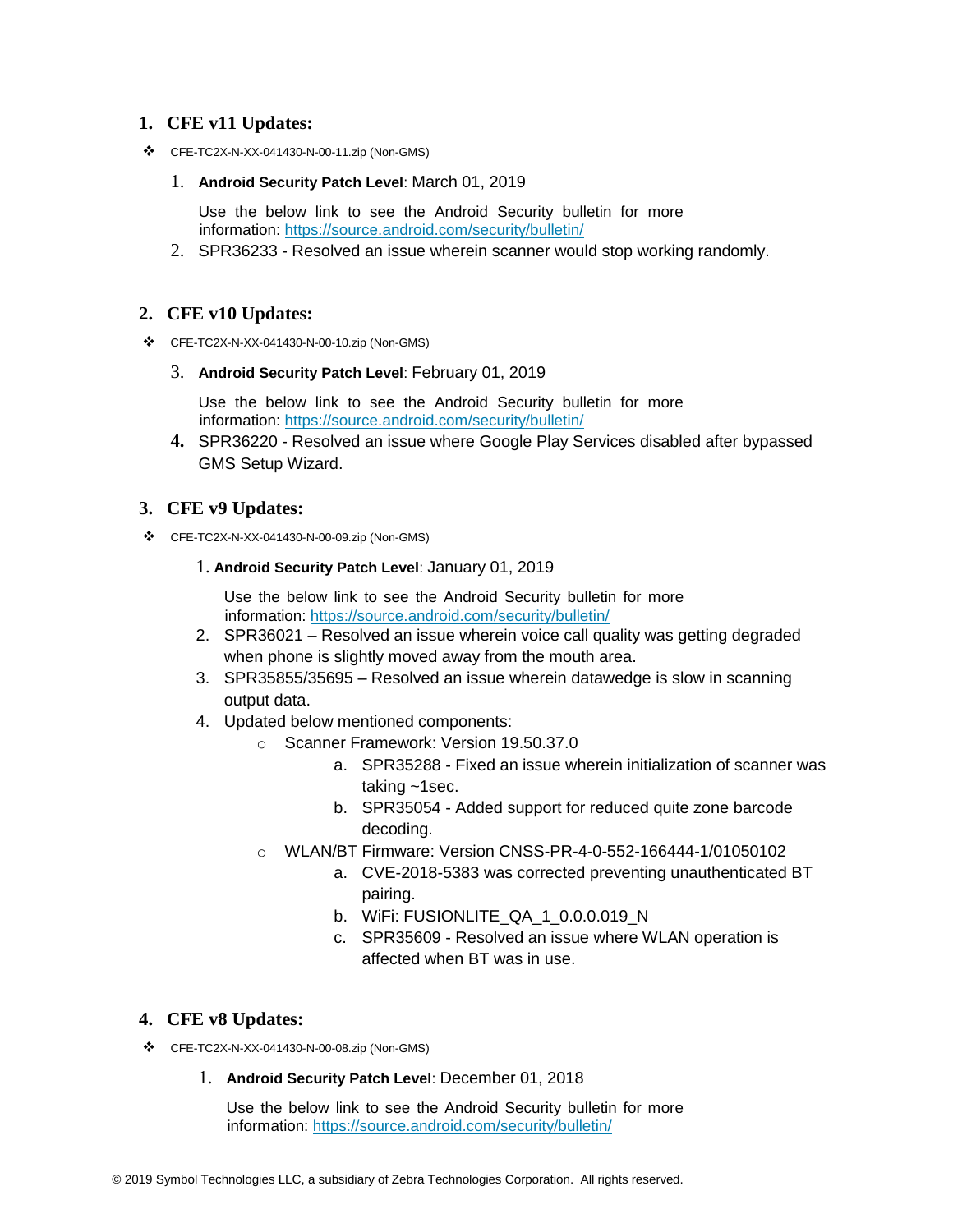2. SPR34310/35785 – Resolved an issue wherein CANCEL READ API was not working when continuous Mode was enabled.

#### **5. CFE v7 Updates:**

- ❖ CFE-TC2X-N-XX-041430-N-00-07.zip (Non-GMS)
	- **1. Android Security Patch Level**: November 01, 2018

Use the below link to see the Android Security bulletin for more information:<https://source.android.com/security/bulletin/>

**2.** MX, StageNow, EMDK, Datawedge component updates:

Note: For detailed release notes, please refer [http://techdocs.zebra.com](http://techdocs.zebra.com/)

- o MX: Version 8.2.2.0
	- a. SPR35665 Resolved an issue wherein google keyboard settings are not persisting through a reboot when configured directly after factory reset.
	- b. SPR34771 Resolved a synchronization issue in Mx.
- o StageNow Client: Version 3.1.1.1019
- o EMDK: Version 7.0.0.2000
- o Datawedge: Version 7.0.4
- **3.** B2M client included in disabled mode.
- **4.** SPR35581 Resolved an issue wherein soft Keyboard was not coming up upon explicitly invoking via API on hard keypad devices.

#### **6. CFE v6 Updates:**

- ❖ CFE-TC2X-N-XX-041430-N-00-06.zip (Non-GMS)
	- 1. **Android Security Patch Level**: October 01, 2018

Use the below link to see the Android Security bulletin for more information:<https://source.android.com/security/bulletin/>

2. SPR35440- Resolved an issue where device did not show private APN when it was created using StageNow.

#### **7. CFE v5 Updates:**

- ❖ CFE-TC2X-N-XX-041430-N-00-05.zip (Non-GMS)
	- 1. **Android Security Patch Level**: September 01, 2018

Use the below link to see the Android Security bulletin for more information:<https://source.android.com/security/bulletin/>

- **2. Updated below mentioned components:**
	- o File Browser: Version 1.19.1.5
	- o Diagnostic Tool: Version 1.16.0.1
	- o OEMConfig: Version 8.1.0.9
	- o WiFi FUSIONLITE\_QA\_1\_0.0.0.018\_N
	- o DataAnalytics Version 3.3.0.1113
- 3. MX, StageNow, EMDK, Datawedge component updates:

Note: For detailed release notes, please refer [http://techdocs.zebra.com](http://techdocs.zebra.com/)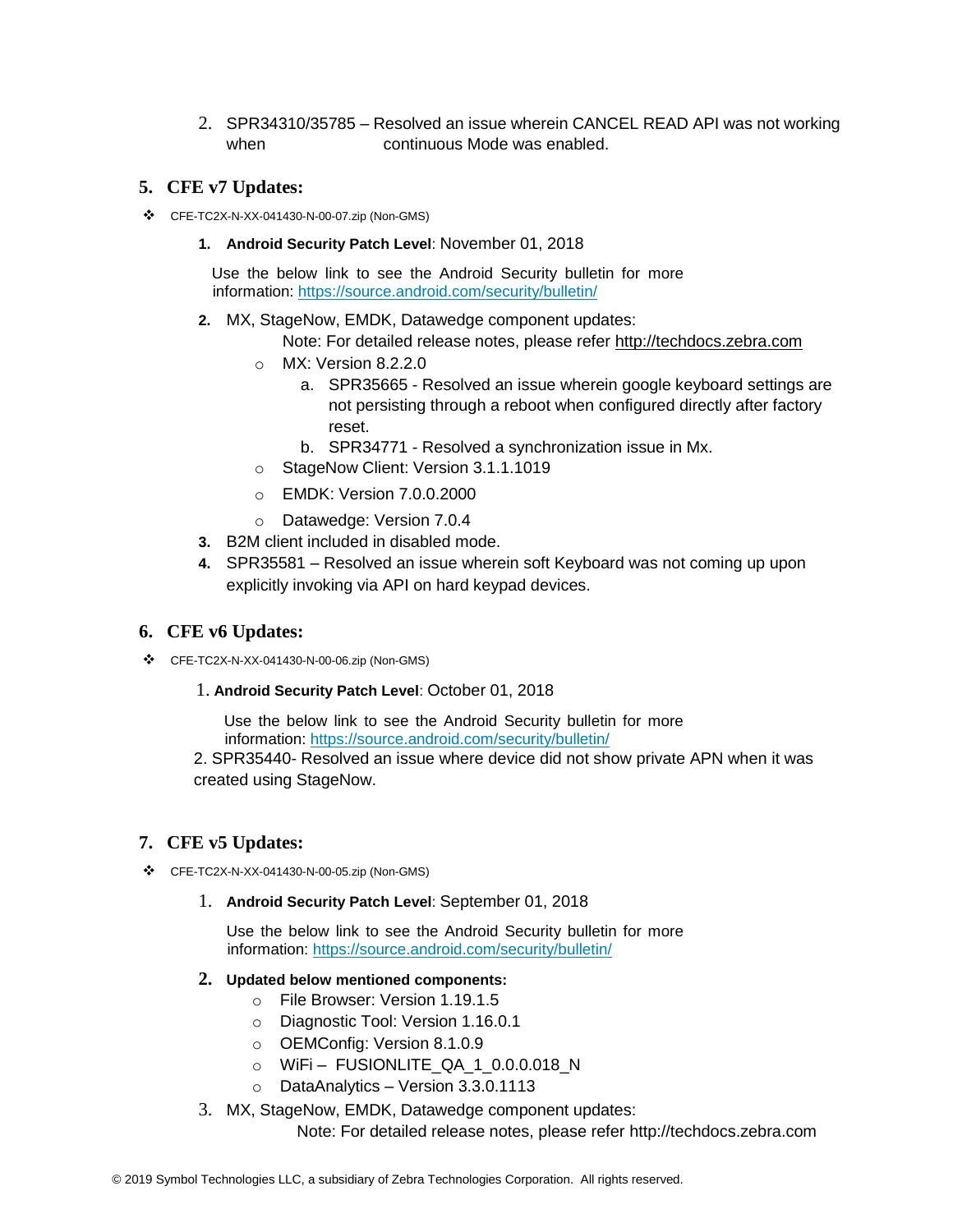- o MX: Version 8.1.0.10
	- a. SPR34716 Resolved an issue wherein the MX was getting killed by Backup manager and didn't restart properly.
	- b. SPR33323 Added new feature to enable/disable physical keyboard via StageNow.
- o StageNow Client: Version 3.1.1.1018
- o EMDK: Version 6.10.12.1312
- o Datawedge: Version 6.9.49
	- c. SPR34429 Resolved an issue wherein DataWedge failed to load "default Profile0".
	- d. SPR34614 Resolved an issue in DataWedge wherein scanner could not be enabled due to quick enabling and disabling of scanner through Intents.
	- e. SPR34972 Implemented new parameters in scanner input plugin API so that the API takes considerable less time to suspend/reenable of the scanner.
- 4. Included Zebra Software License Manager v3.1.1.
- 5. SPR33207- Resolved an issue wherein the Device Diagnostic tool had an issue with reading the Battery Cycles in the application for PP+ batteries.
- 6. SPR35252- Resolved an issue wherein the device reboots when DO mode is enabled and user tries to turn data saver on.
- 7. SPR35568 Resolved an issue wherein device does not show preview information in Messaging App when language toggles from right-to-left.
- 8. Data Analytics changes:
	- o DataAnalytics has been renamed to Zebra Data Service.
	- o DAInBuiltDCA has been renamed to Zebra Data Service Plugin.
	- o SettingsEULA has been renamed to Zebra Data Services.
	- $\circ$  In this release, the ZDS-EULA pop up during configuring the device, can be automatically skipped if the device is configured for Device Owner mode or when SUWBypass is used.
	- o DO mode configuration mechanism includes NFC bump, QR code, AFW# and Zero touch.
	- o SUW Setup Wizard Bypass can set with PowerMgr CSP.
	- $\circ$  On Automatic skipping of Zebra EULA, Zebra's default settings and data collection rules will be configured on the device.
- 9. Disabled the Qualcomm Location from GMS build for both TC20 and TC25.

#### **8. CFE v4 Updates:**

- ❖ CFE-TC2X-N-XX-041430-N-00-04.zip (Non-GMS)
	- 1. **Android Security Patch Level**: August 01, 2018 Use the below link to see the Android Security bulletin for more information: <https://source.android.com/security/bulletin/>
	- 2. Updated below mentioned components:
		- $\circ$  MXMF Version 8.0.1.2
		- $\circ$  DataWedge Version 6.8.54
		- o EMDK Version 6.9.16.1216
		- o StagingClient Version 3.0.1.1038
		- o File Browser -- Version 1.19.1.5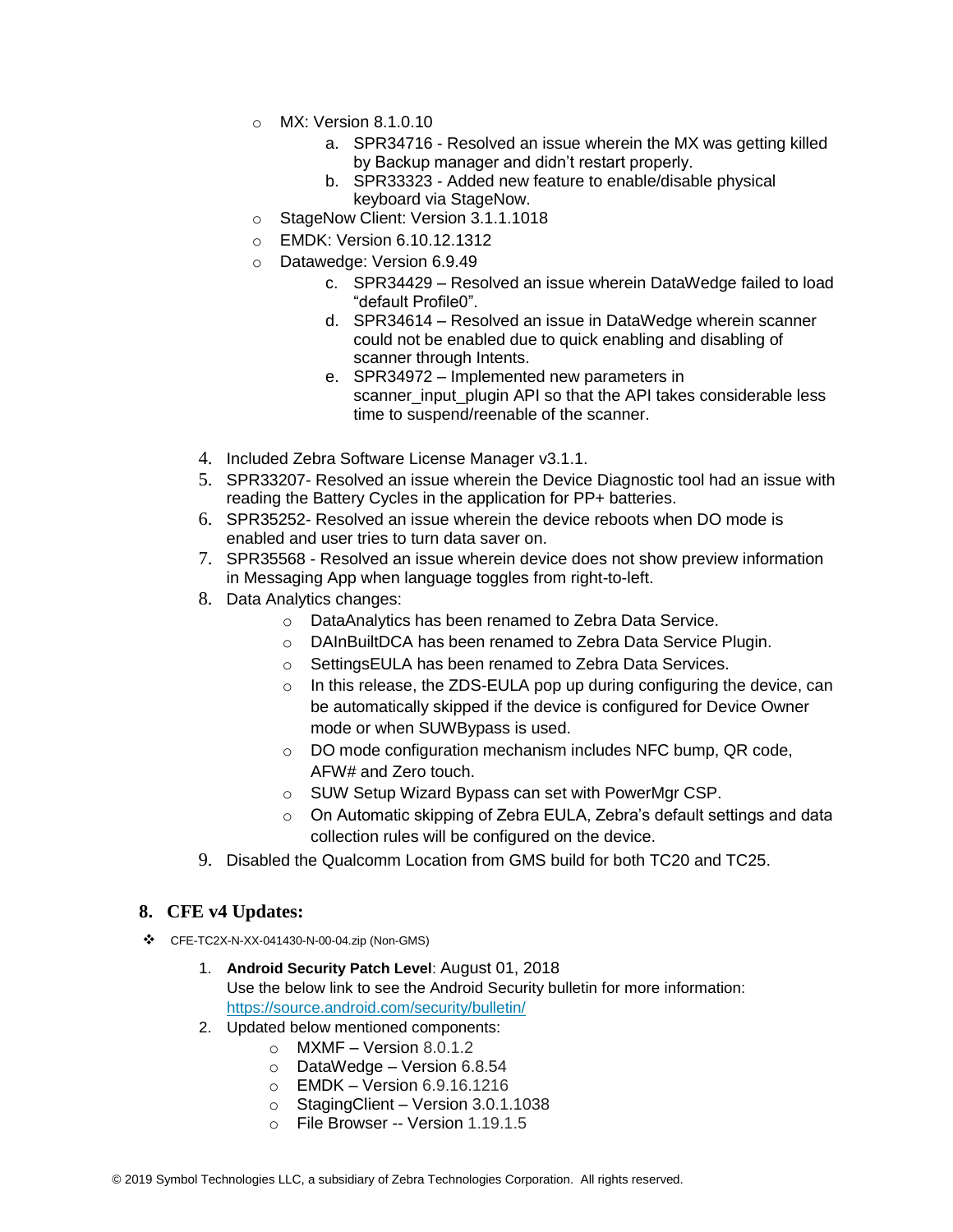- o DDT -- Version 1.15.0.14
- o OEM Config Version 8.0.0.4
- o Data Analytics -- Version 3.3.0.1113
- o Wifi -- Version FUSIONLITE\_QA\_1\_0.0.0.017\_N
- 3. SPR35005 Resolved an issue wherein the Proximity being Suspended.
- 4. Added cellular WAN changes to support some Latin American (LATAM) carriers certification. TC25 now supports following Latin America Carriers
	- AT&T Mexico
		- Telcel Mexico
	- Telefonica Columbia
- 5. Changes for Telenor Denmark carrier certification:
	- SPR34858 Corrected SIM PIN Retry Count
	- Danish language translations

#### **9. CFE v3 Updates:**

❖ CFE-TC2X-N-XX-041430-N-00-03.zip (Non-GMS)

#### 1. **Android Security Patch Level**: July 01, 2018

Use the below link to see the Android Security bulletin for more information:<https://source.android.com/security/bulletin/>

- 2. Updated below mentioned components:
	- a. MXMF Version 8.0.1.2
	- b. DataWedge Version 6.8.54
	- c. EMDK Version 6.9.16.1216
	- d. StagingClient Version 3.0.1.1038
	- e. File Browser --1.19.1.5
	- f. DDT -- 1.15.0.14
- 3. SPR34716 Resolved an issue wherein the MX was getting killed by Backup manager and didn't restart properly.
- 4. SPR34145 Resolved an issue wherein indexing of the WEP key was not handled correctly.
- 5. SPR34429 Resolved an issue wherein failed to emit scan beam if the application was launched during device suspend.

#### **10. CFE v2 Updates:**

❖ CFE-TC2X-N-XX-041430-N-00-02.zip (Non-GMS)

#### 1. **Android Security Patch Level**: June 01, 2018

Use the below link to see the Android Security bulletin for more information:<https://source.android.com/security/bulletin/>

- 1. Updated below mentioned components:
	- a. MXMF Version 8.0.0.10
	- b. DataWedge Version 6.8.50
	- c. EMDK Version 6.9.16.1216
	- d. StagingClient Version 3.0.1.1037
	- e. File Browser --1.19.1.5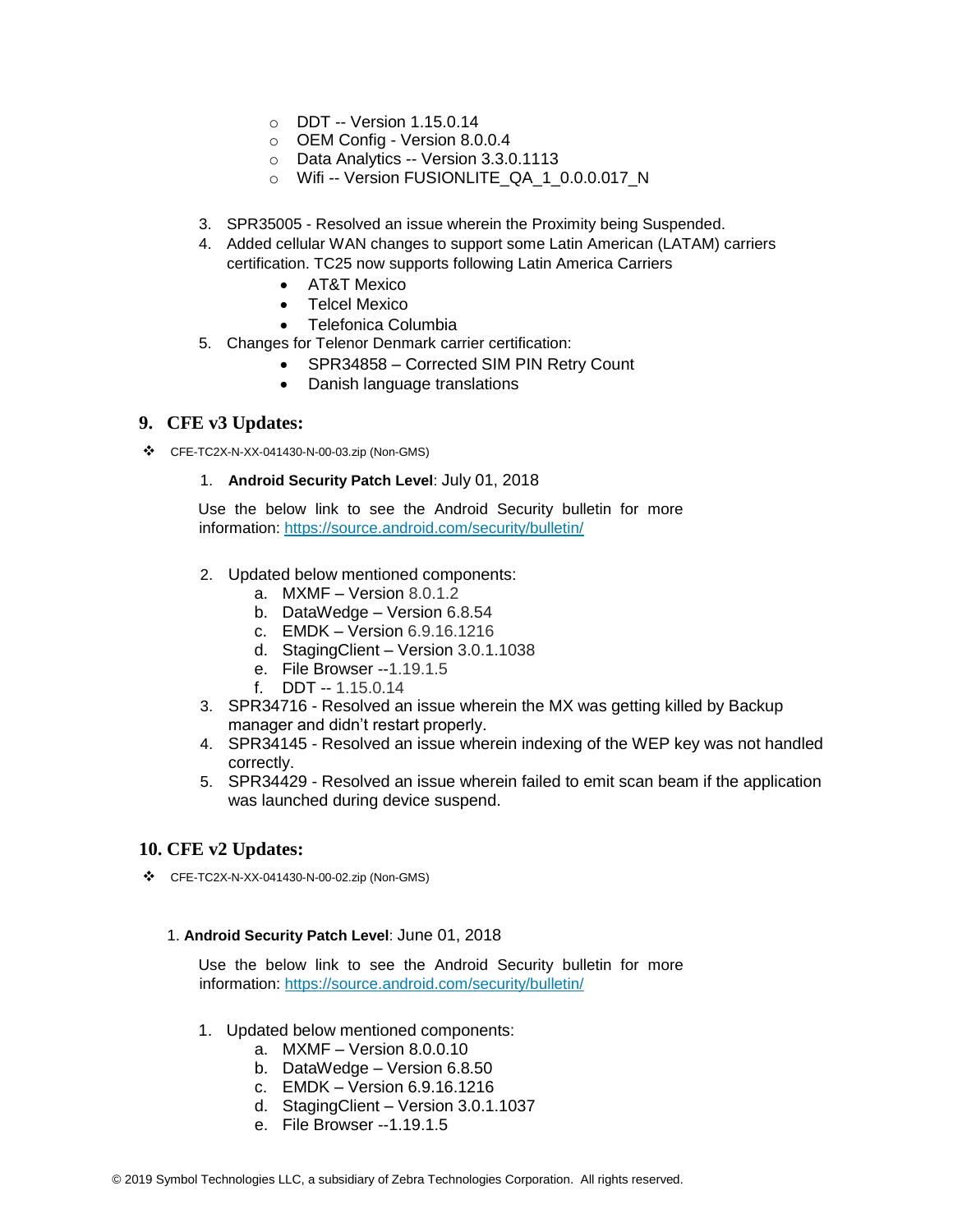f. DDT -- 1.15.0.14

- 2. SPR33671 Resolved an issue wherein user was unable to create WIFI profile with username as backslash followed by number
- 3. SPR34267 Resolved an issue wherein the device was failed to enable USB debugging when a barcode was scanned.
- 4. SPR33862 Resolved an issue wherein the Screen Time off settings using Display manager CSP was not working.
- 5. SPR34145 Resolved an issue wherein indexing of the WEP key was not handled correctly.
- 6. SPR33973 Resolved an issue wherein erroneously loading default profile by providing feature to ignore disabled profiles in DataWedge
- 7. SPR33848 Added support to included category field in intent profile in StageNow.
- 8. SPR34189 Resolved an issue wherein low ram and oom limit adjustments to provide more free memory.
- 9. SPR33639 Resolved an issue wherein the customer app install and launch during device sleep state and device stop emitting scan beam after awake from suspend.
- 10. SPR33876 Resolved an issue wherein Display Timeout was unable set via **StageNow**
- 11. SPR33607 Resolved an issue where few fresh devices were unable to stage after unbox the device.
- 12. SPR33538 Resolved an issue wherein the Scanner beam stuck off and No LED beam while pressing scanner button.
- 13. SPR33977 Resolved an issue wherein Time Zone setting through StageNow profile was not working.
- 14. SPR33981 Resolved an issue Czech Republic Regulatory Country could not be set using Wifi config profile.
- 15. SPR33799 Resolved an issue wherein DataWedge was sending char 10 instead of char 13.
- 16. SPR31491- Resolved an issue wherein device not able to stage devices from manufacturing with StageNow.

# <span id="page-6-0"></span>Device Compatibility

This software release has been approved for Android TC20 Nougat Non-GMS models mentioned below. Please note that GMS OS images are not compatible with China based SKUs

| <b>Device</b>          | <b>Operating System</b>                               |
|------------------------|-------------------------------------------------------|
| TC200J-20C112CN        | Android N (Non-GMS Only) China Only                   |
| TC200J-20A111CN        | Android N (Non-GMS Only) Plus SKU - China<br>Only     |
| <b>TC200J-2KC111CN</b> | Android N (Non-GMS Only) Keyboard SKU -<br>China Only |
| TC200J-20C213CN        | Android N (Non-GMS Only) Premium SKU -<br>China Only  |

This software is also approved for Android TC25 Nougat Non-GMS models mentioned below

| <b>Device</b>   | <b>Operating System</b>             |
|-----------------|-------------------------------------|
| TC25CJ-20B101CN | Android N (Non-GMS Only) China Only |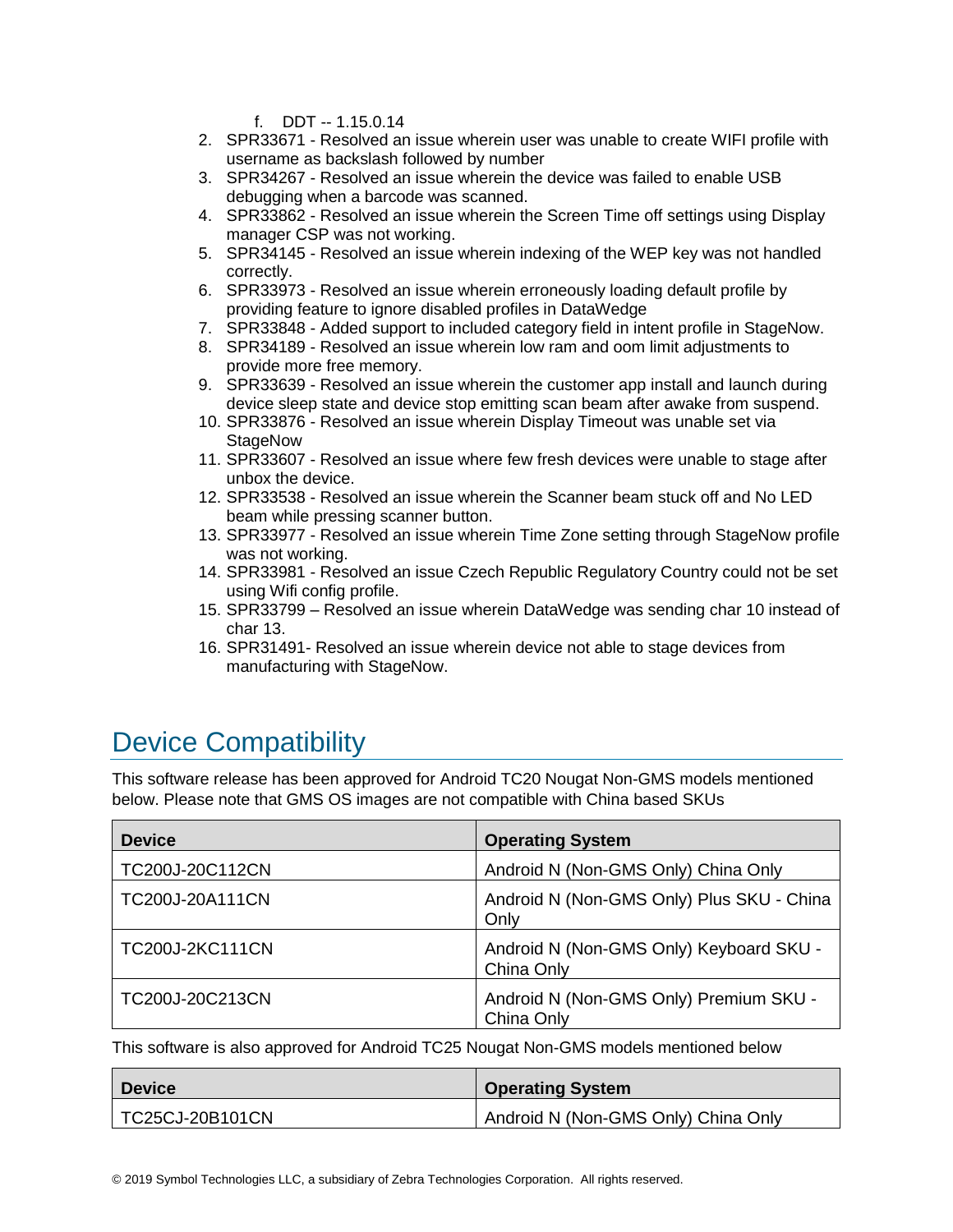<span id="page-7-0"></span>

| Android N (Non-GMS Only) China Only |
|-------------------------------------|
|-------------------------------------|

## Installation Requirements

#### HW Requirements

- Windows PC running Windows 7/10 32/64 bits
- USB Type C Cable
- Micro SD Card with at least 2GB capacity (optional)

### SW Requirements

Please make sure following components are installed on your computer before commencing OS installation.

- Zebra Android USB Driver V2.2 or higher
- Android Debug Bridge version 1.0.39 or higher
- TC20/TC25 Non-GMS Android OS Release Images

### Image Compatibility

To use this Update, the terminal must have the BSP 04-14-30-0-NN-00-M1 installed as the baseline OS.

# <span id="page-7-1"></span>Installation Instructions

### Using the "adb sideload" method

#### **Assumptions**

- 1. ADB installed on PC
- 2. TC20/TC25 has Developer options enabled
- 3. USB debugging ON

#### Procedure

- 1. Plug the TC20/TC25 into the USB & Charging Cable and then the Cable to the PC. If you have a Cradle with USB connectivity, connect it now.
- 2. You may need to pull down notification bar, and tap on the notification which says, "USB charging this device", and change it to "Transfer files".
- 3. Open Command Prompt on PC, run "adb devices" and check to see if you can see the device's serial number… If yes, proceed… if not you will need to get the PC set up with the proper drivers or install an External SD Card.
- 4. You may also get a pop up on your PC (Win 7) that you will be connected as a Portable Media Player… this can be ignored.
- 5. Entering Recovery Mode
	- a. Choice 1: In Command Prompt, type "adb reboot recovery" and click enter.
	- b. Choice 2: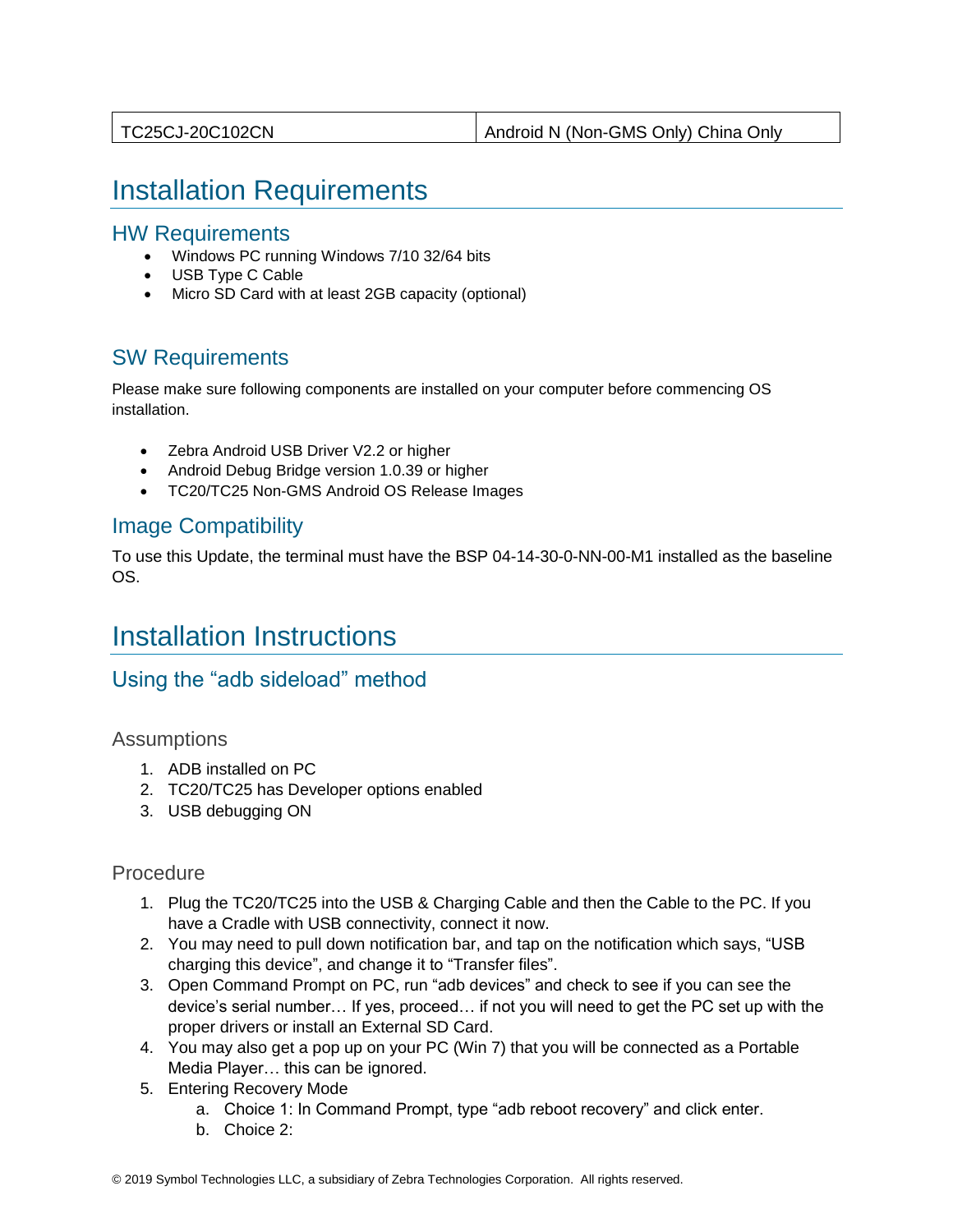- i. Reboot and hold PTT key
- ii. When Zebra Technologies logo appears on the screen Release the PTT Key
- 6. Your TC20/TC25 will reboot and take you to Android Recovery screen.
- 7. To select Sideload Method
	- a. Use the Volume + and to highlight, "Apply update from ADB" and press the Power Key to select it
- 8. With your Command Prompt, open, type "adb sideload" and add a space and then drag and drop the zip file which you want to apply to the device and press enter.
	- a. When the file download starts, the command window will show progress with a percentage completed.
	- b. Device display will show a series of messages indicating it is downloading, verifying and installing the image on to the device.
- 9. After successful update, the device will auto reboot and you see Zebra on top and POWERED BY android at the bottom and after about 10 second will transition to the TC20/TC25 Touch Computer splash screen with 5 dancing white dots at bottom… it will stay at this screen up to 4 minutes and then present the "Lock Screen".
- 10. To make sure the OS Update took place, once the initial setup is complete;
	- a. Go to "Settings" and scroll down to "About phone" and look at the "Build number". It should state "04-14-30.00-NN-U11-STD" and the Patch Version should indicate as "11".
- 11. Now you are all set to use your TC20/TC25.

## Using External SD Card

- 1. Plug the TC20/TC25 into the USB & Charging Cable and then the Cable to the PC. If you have a Cradle with USB connectivity, connect it now.
- 2. You may need to pull down notification bar, and tap on the notification which says, "USB charging this device", and then change it to "Transfer files".
- 3. You may also get a pop up on your PC (Win 7) that you will be connected as a Portable Media Player… this can be ignored.
- 4. Copy the required files to the SD Card. This can be done in two ways
	- a. Copy the files to the Micro SD card with the help of a SD Adapter which gets inserted to the SD slot of your PC/Laptop/SD Writer.
	- b. Directly transfer files to the Micro SD card which is inserted in to the back of the device. Please refer to the user guide on how to open the back door and inserting the SD card to the device.
- 5. Entering Recovery Mode
	- a. Choice 1: In Command Prompt, type "adb reboot recovery" and click enter.
	- b. Choice 2:
		- i. Reboot and hold PTT key
		- ii. When Zebra Technologies logo appears on the screen Release the PTT Key
- 6. Your TC20/TC25 will reboot and take you to Android Recovery screen.
- 7. Applying update via External SD card
	- a. Use the Volume + and to highlight select option to "Apply update from SD card" and press the Power Key to select it
	- b. Use the Volume + and to highlight package to be installed (downloaded Zip file) and press the Power Key to select it.
- 8. After successful update, the device will auto reboot and you see Zebra on top and POWERED BY android at the bottom and after about 10 second will transition to the